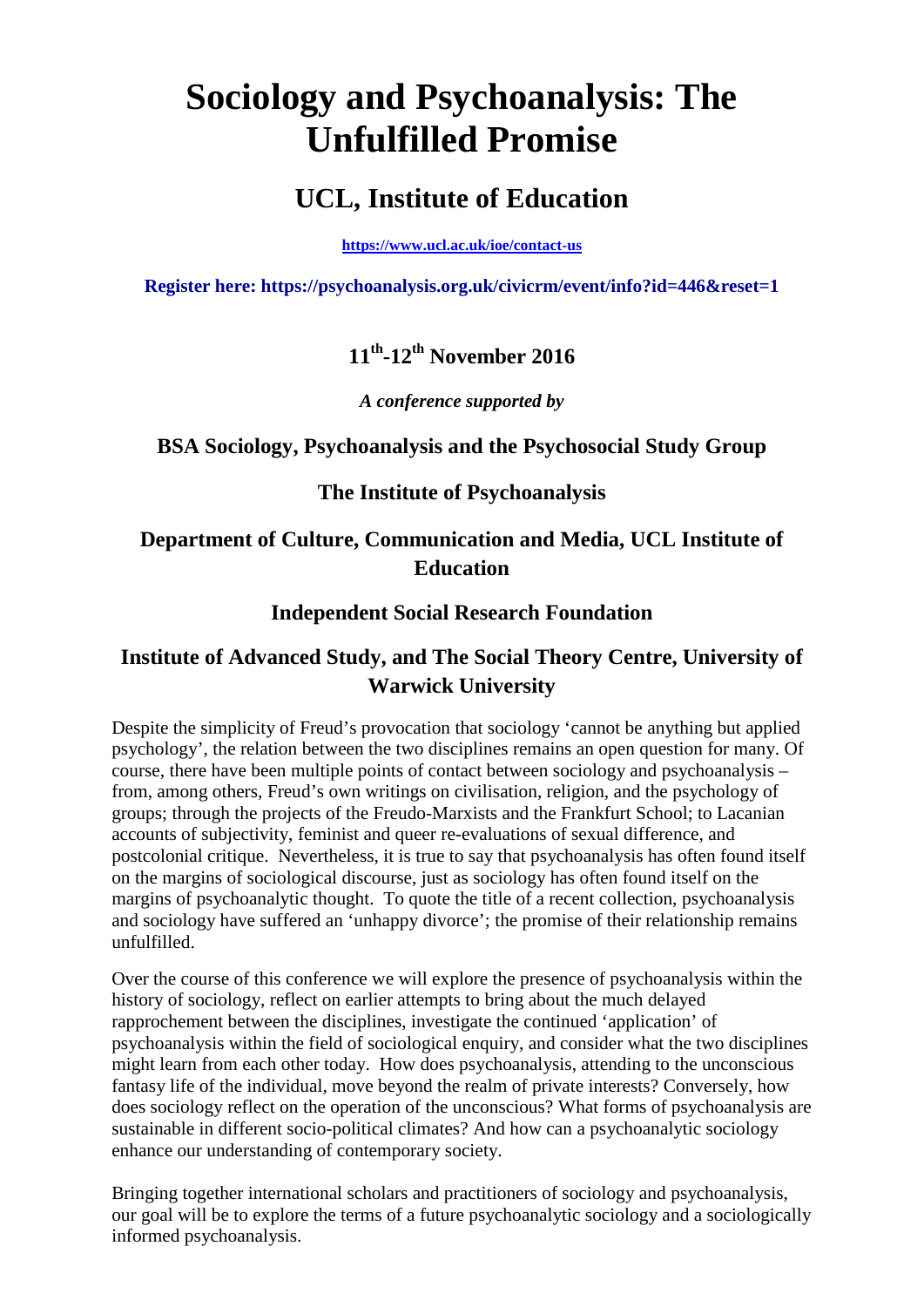# **Programme**

## **Friday, 11th November 2016**

**13.00** Registration

#### **14.00-14.15 Introduction**

#### **14.15-15.45 Panel A: Close encounters, Part 1:**

[Aim: To trace the history of some of the major encounters between sociology and psychoanalysis/group analysis and, to the extent that these encounters are historical, assess their legacy and relevance for today]

'Knowledge and its Pretenders: Marx, Freud and Ideology' - David Bell *(Tavistock and Portman NHS Foundation Trust; Institute of Psychoanalysis, London)*

'The Unconscious and the Social: The Tavistock Link' – Michael Rustin *(University of East London; Institute of Psychoanalysis, London)*

'Broader and Deeper: The Psychosocial Promise of Group Analysis' – Sasha Roseneil *(University of Essex; Institute of Group Analysis)*

**15.45** Tea break

#### **16.15-17.45 Panel B: Close encounters, Part 2**

[Aim: As Panel A]

'Feminism and Psychoanalysis: The Question of Agency' – Amal Treacher Kabesh *(University of Nottingham)*

'Psychoanalysis and Queer Theory: An Unrealised Promise?' – Anne Worthington *(Middlesex University; Centre for Freudian Analysis and Research)*

**17.45-18.15** Break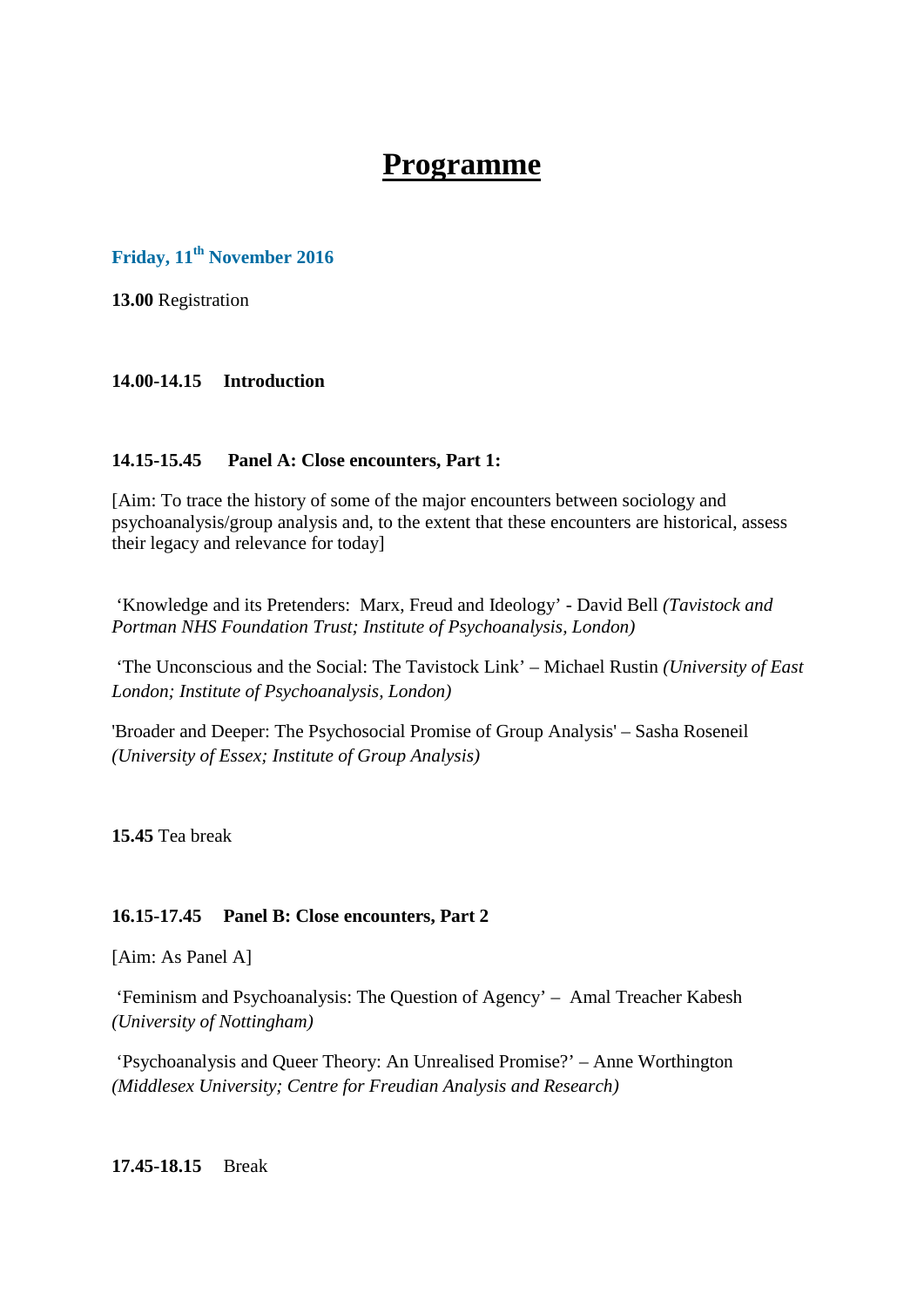**18.15-19.15 Keynote lecture:** 'Psychoanalysis and Social Critique: The Tragic, the Radical and the Redemptive'

> Jessica Benjamin *(New York University; Stephen Mitchell Center for Relational Studies)*

**19.15** Wine reception

## **Saturday, 12th November, 2016**

#### **9.30-11.00 Panel C: Psychoanalysis outside the clinic?**

[Aim: To explore what happens when psychoanalytic ideas and techniques are applied to social questions and investigation. What do they illuminate? What are their limits?]

'Inserting the "Imaginary" into Social Encounters: Lessons from the Analysis of Racial Prejudice and Black Non-Identity' – Matt ffytche *(University of Essex)*

'The Narcissism of Disciplinary Differences: From Freud's Pseudopodia to Fanon's Antennae' – Julie Walsh (*University of Warwick; The Site for Contemporary Psychoanalysis*)

'Melancholia: Loss and Politics' – Claudia Lapping (*UCL, Institute of Education*)

**11.00-11.30** Coffee break

#### **11.30-13.00 Panel D: The social in the clinic**

[Aim: To explore how the social world enters the clinical encounter and consider what happens clinically if this entrance is or is not addressed.

'Psychosocial Enactments in the Clinic: Tracing Normative Unconscious Processes' – Lynne Layton (*Harvard Medical School; Massachusetts Institute for Psychoanalysis)*

'Class and the Clinic: Everywhere and Nowhere' – Joanna Ryan (*The Site for Contemporary Psychoanalysis*)

**13.00-14.00** Lunch